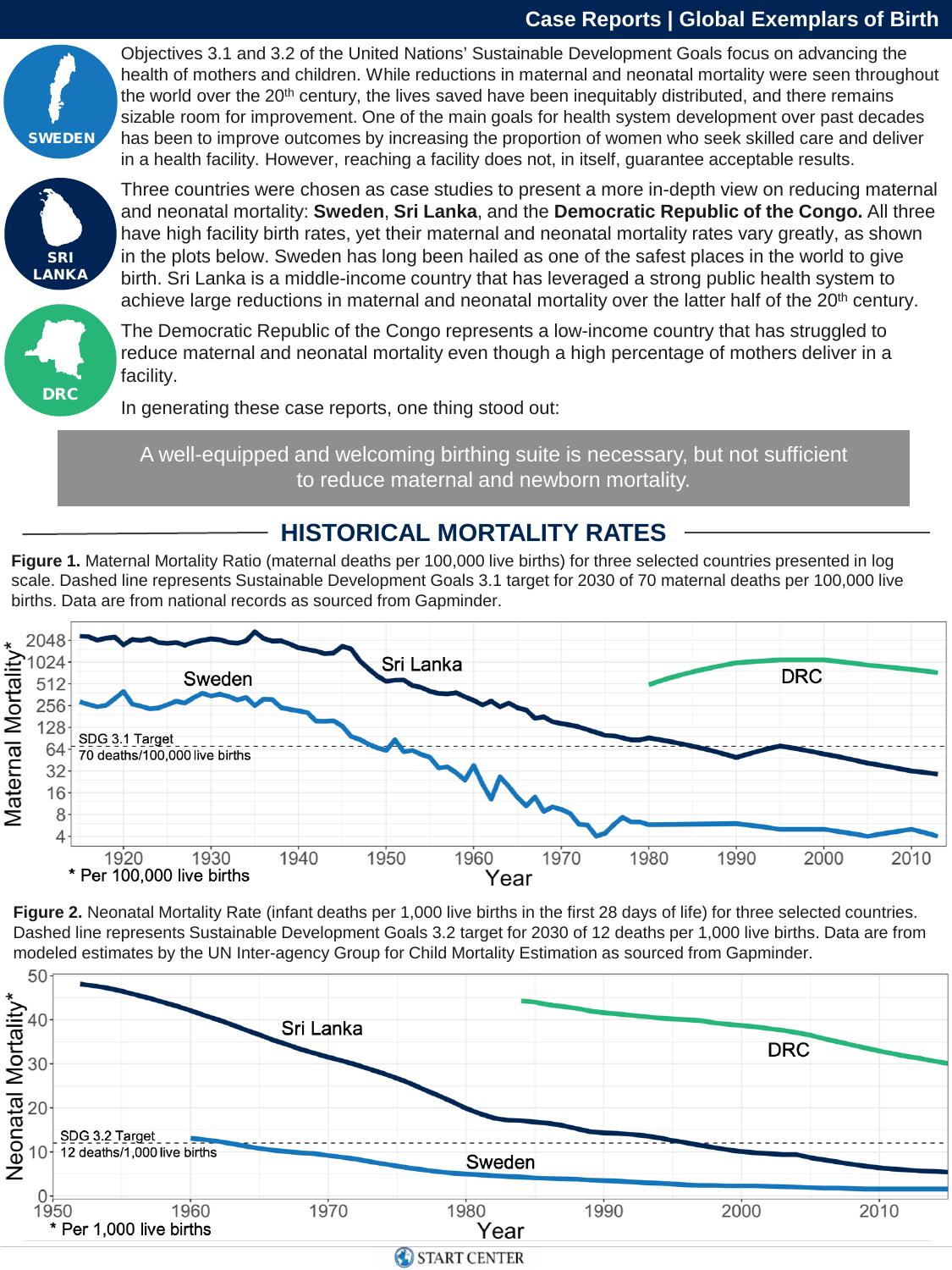#### **Case Report | Sweden**



birth.1 Only four countries have a lower Maternal Mortality Ratio (MMR).2 The entire pregnancy and birthing process is managed by midwives.<sup>3–6</sup> Almost all births in Sweden occur in hospitals,<sup>7</sup> where physicians, operating rooms, and modern technologies are available if complications arise.<sup>8,9</sup> Women are encouraged to move around during labor and both pharmacological and alternative therapies are provided to assist with pain management.<sup>10–12</sup> While all maternity wards are equipped with technologies to keep mothers and babies safe,<sup>13</sup> the focus is not on technology, but rather on giving mothers agency over what is considered to be a natural process.1



**MATERNAL MORTALITY RATIO**<sup>14</sup> **4 per 100,000 live births** Rank: 4 of 182 (2013)



**NEONATAL MORTALITY RATE**<sup>15</sup> **1.6 per 1,000 live births** Rank: 13 of 193 (2015)



**17.3%** Rank: 6<sup>th</sup> lowest in OECD (2015) **C-SECTION RATE**<sup>16</sup>



**TOTAL FERTILITY RATE**<sup>2</sup> **1.85** Rank: 130 of 200 (2017)



**PERCENT FACILITY BIRTHS**<sup>7</sup> **>99%** (2015)



**SKILLED ATTENDANT AT BIRTH**<sup>17</sup> **99.5%** (2016)



**PUBLIC-PRIVATE FACILITY BIRTHS**<sup>18</sup> **24% of facilities are privately run, but government funded**



**COST TO CONSUMER**<sup>3</sup>

**Covered by Sweden's National Health Plan**

# **HEALTH SYSTEM PERFORMANCE**

National guidelines for care during pregnancy and childbirth are guided by the Swedish Board of Health and Welfare (SBHW) and the Swedish Society of Obstetrics and Gynecology (SFOG, acronym in Swedish). In addition to informing practices, all labor wards in Sweden are certified by the SBHW.13,19 SFOG also publishes yearly reports and health metrics, including data following the Robson 10 Group Classification System.<sup>12,20</sup> The annual report includes statistics on the number of doctors and specialists at each clinic, total births, number of Cesarean sections (C-sections) performed, postpartum care (including mean days in hospital and breastfeeding), and screenings offered.<sup>12</sup> The report also tracks how clinics monitor labor and delivery events and conduct follow-up with mothers and babies. Guidelines from the SFOG include recommendations for prenatal care (including ultrasounds and genetic testing), induction of labor, and elective C-sections.<sup>20,21</sup> The SFOG has several working groups that continually review within-country data and relevant publications as well as make recommendations for improvements.<sup>13,20</sup> The SFOG tracks the performance of all birthing clinics in the country and what they are doing to monitor and improve the quality of childbirth care. Facilities mentioned several actions they took to monitor quality of care, including reviewing statistics from the national pregnancy register, reviewing journal articles, and holding joint meetings with physicians and midwives to discuss their performance and potential actions for improvement.<sup>12</sup> All cases of maternal death are evaluated each year by a special working group within the SFOG. This group analyzes the risk factors that were present in each case, evaluates records of the delivery process, and seeks to identify any signs of suboptimal care from a systems perspective.<sup>20</sup> Results are both published online and provided directly to the clinics that reported deaths.<sup>12,20</sup> Overall, Sweden has a strictly regulated, high-functioning health system that strives to ensure that birthing practices reflect the most current research and are responsive to preferences of women.<sup>13</sup>

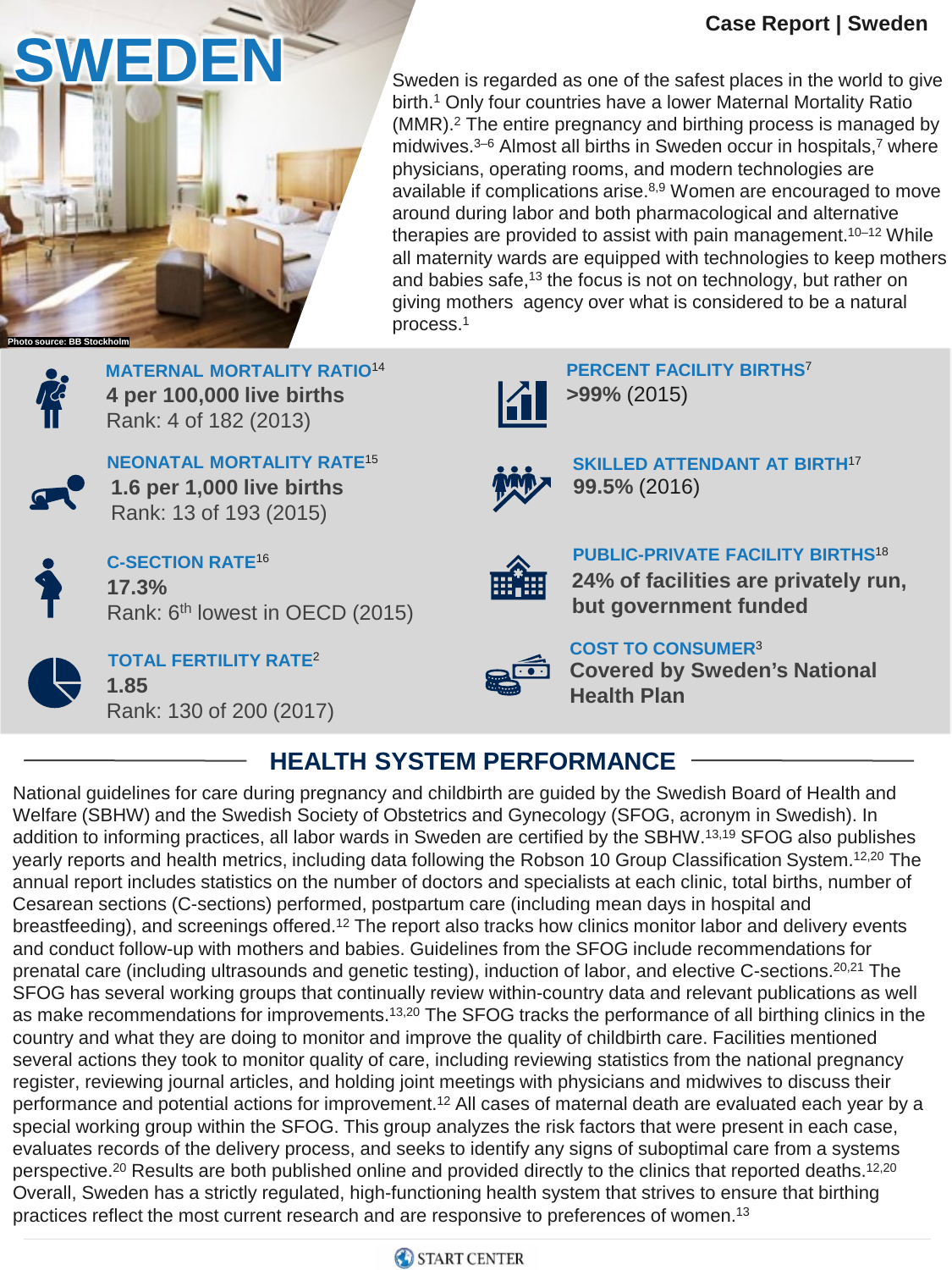# **THE BIRTH EXPERIENCE**



**Prenatal Care:** Swedish women begin prenatal care around the ninth week of pregnancy.<sup>22</sup> Antenatal care is coordinated through defined catchment areas, each with an obstetrician and midwife coordinator. Midwives provide the care for most mothers throughout pregnancy, unless referral to a physician is needed.<sup>5</sup> National guidelines recommend a minimum of eight antenatal visits.22 All women are offered at least one ultrasound between 17 and 19 weeks' gestation, and over 97% of women opt for at least one.<sup>23,24</sup> Genetic testing is not universally recommended and is only performed on physician advice or by maternal request.<sup>22</sup> Overall, prenatal care is noninvasive, with little reliance on costly testing and imaging unless indicated.



**Communication Systems and Medical Records:** When a woman begins labor she calls [1177,](https://www.1177.se/Vastra-Gotaland/barn--gravid/forlossning/pa-forlossningen-och-bb/pa-forlossningsavdelningen/) Sweden's central coordination center.<sup>25</sup> If it is determined that it is time to head to a facility, she is connected to a labor coordinator at the hospital of her choice.5 This coordinator verifies that the hospital has capacity to accept her and, if not, helps find an alternative facility. No matter where a woman goes to give birth, her electronic medical record (EHR) and birthing preferences are available to the care team through a national *Journalen* online system.26 This system is utilized in all hospitals and primary care centers. All events throughout pregnancy are entered into the EHR system and can be accessed at any health facility in the country. Additionally, all births in Sweden are registered through the [Swedish Pregnancy Register,](https://www.medscinet.com/gr/default.aspx) which was established in 2013 through the unification of two separate databases.<sup>27</sup> It is mandatory for healthcare providers and mothers to input information into the system.



**Emergency Management:** All maternity wards in Sweden have a fully-equipped operating theater available to perform C-sections in the same corridor as the delivery rooms.13 To gain certification as a maternity clinic, hospitals must have procedures in place to perform an immediate C-section in case of an emergency.<sup>13</sup> Karolinska Hospital, the most specialized hospital in the country, describes this process on their website: in case of an emergency C-section, women will be wheeled directly to the operating theater, where staff from the surgery department are waiting after being informed by an alarm button.<sup>28</sup> Pediatricians are on call to assess the baby if required. In all delivery rooms, there is a space for newborn resuscitation that includes wall suction, oxygen source with regulator, air/oxygen blender, sterile suction tubes, clean linen, running water, and electricity.29 In large centers, a neonatologist is on staff 24/7; in smaller hospitals, the anesthesiologist is trained in neonatal resuscitation and performs procedures until the on-call neonatologist can arrive. If a woman has hypertension or experiences post-partum hemorrhage, kits with appropriate essential medicines are available.<sup>13</sup> Finally, if a woman goes into premature labor, the clinic coordinators ensure that she is sent to a hospital equipped to care for premature infants. Six of the university hospitals are able to provide care for women who go into labor as early as 22 weeks.<sup>12</sup>



**Immediate Postnatal Care:** After giving birth, undisturbed family time is encouraged.30 Skin-toskin contact is promoted through Sweden's national guidelines<sup>20</sup> and the baby's weight and length are not measured until after the family has had adequate time for immediate skin-to-skin and bonding time.<sup>30,31</sup> Breastfeeding is strongly encouraged and birthing centers have breastfeeding consultants on hand. Approximately 80% of women exclusively breastfeed on discharge.<sup>22</sup> Women usually have three options for postnatal care: 1) the maternity ward if mother or baby needs special medical care; 2) early discharge with home-based follow-up care; or 3) transfer to a family suite in the hospital or a hospital hotel.<sup>32</sup> Family suites allow mother, baby, and partner to be together in a relaxed environment, but nursing staff is available 24/7 to offer support and assistance.<sup>13,32</sup> All postnatal care is individualized and a plan is created with the family and midwife.<sup>13</sup> Newborns are examined by a pediatrician before discharge.<sup>13,29,30</sup> The median length of stay at the birth clinic post-delivery ranges from 2.2 days for uncomplicated vaginal deliveries to 4.1 days following emergency C-section.<sup>12</sup>

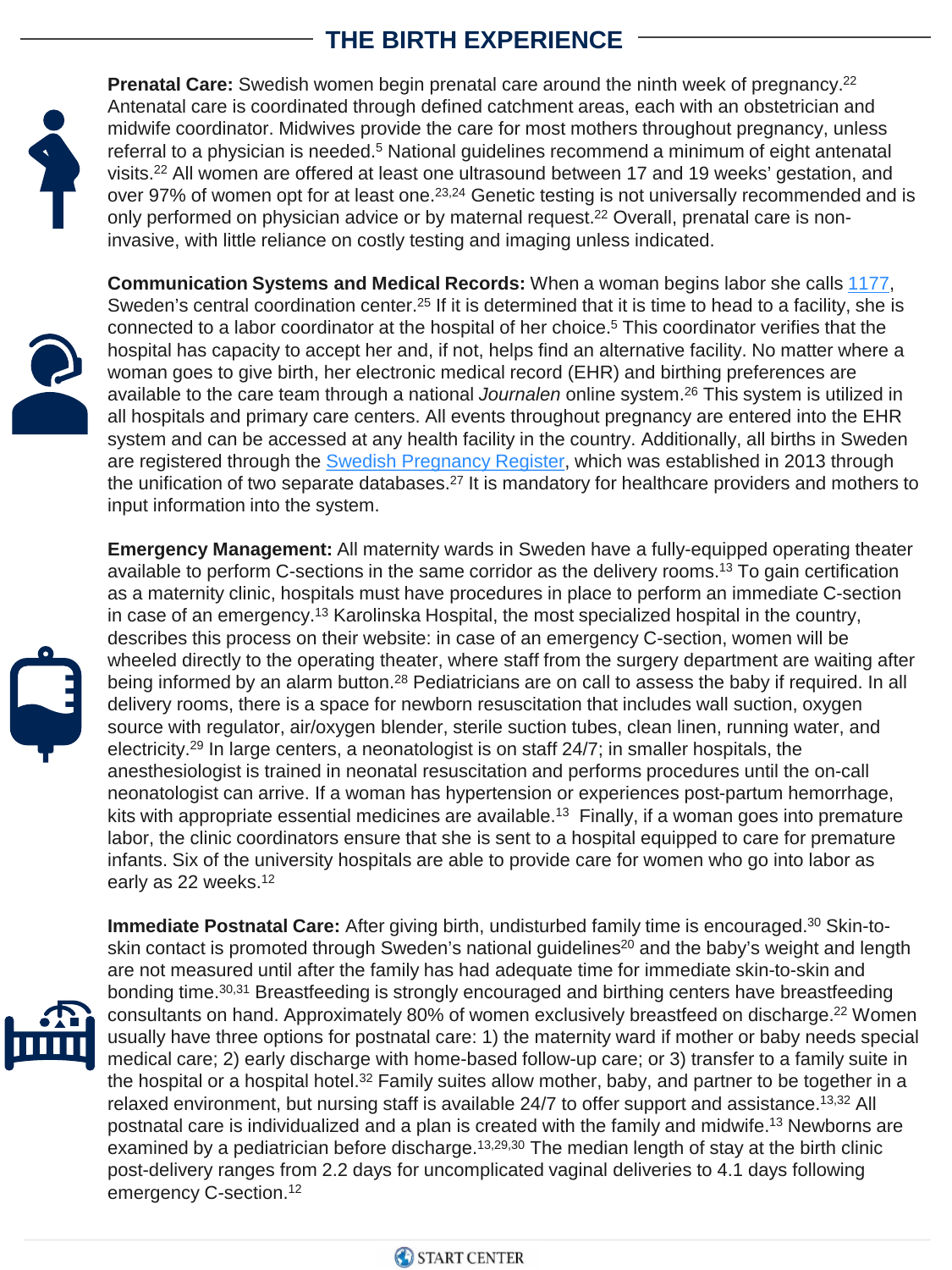## **A TYPICAL BIRTHING SUITE**



\*Some devices hidden behind paneling to avoid "medicalizing" the delivery

#### Pain Management

**Nitrous Oxide\*** – all rooms have nitrous oxide  $(NO<sub>2</sub>)$  next to the bed and some also have  $NO<sub>2</sub>$ available in the bathroom

**TENS Unit\*** – most delivery rooms provide a TENS Unit to help with contraction pain

**Bath tub** – all delivery rooms are private and include a private bathroom with a labor tub

#### Labor Aids

- *Gåbord* **(walking table)**  allow women to walk around during labor and provide support during contractions.
- 2

1

- **Pilates ball** allow women to labor while sitting and rocking
- 3
- **Bean bag**  provides support to laboring woman in kneeling positions



**Labor bed** – adjustable bed allows woman to labor in bed, but not on her back. Bottom of bed drops out if needed for delivery.

#### Medical Devices

- **EDAN Wearable monitors**<sup>\*</sup> track maternal and fetal heartbeat and contractions while mother can move freely 8
- **Fetal ultrasound\*** to visualize baby if needed
- 10 **Oxygen\*** always available if needed
- 10 11 **Newborn Resuscitation Table\*** – each room has this sterile table with oxygen, masks and tubes

#### **WOMEN'S EXPERIENCE**

A study conducted by the Department of Woman and Child Health at Karolinska Institutet in 2007 analyzed aspects related to intrapartum care such as interpersonal care, information and decision-making, information and support, and the physical environment.<sup>33</sup> Women's perceptions of quality of care was most influenced by emotional dimensions of care, particularly the women's relationship with the healthcare worker and the interpersonal approach of the healthcare worker. The outcome of the birth, such as infant health, affected women's perception of intrapartum care. Additional elements of intrapartum care that influenced women's satisfaction or dissatisfaction are described below.

### **Dissatisfaction**

- Lack of individualized care
- Absence of a tolerant and respectful attitude toward mothers
- <1 day hospital stay

6

7

5

- Emergency C-section
- Newborn transfer to a neonatal clinic



START CENTER

## **Satisfaction**

- Small, family-oriented wards during postpartum period
- Talking through the birth experience postpartum
- Breastfeeding support
- Sufficient time for personal support, information, and involvement in care decisions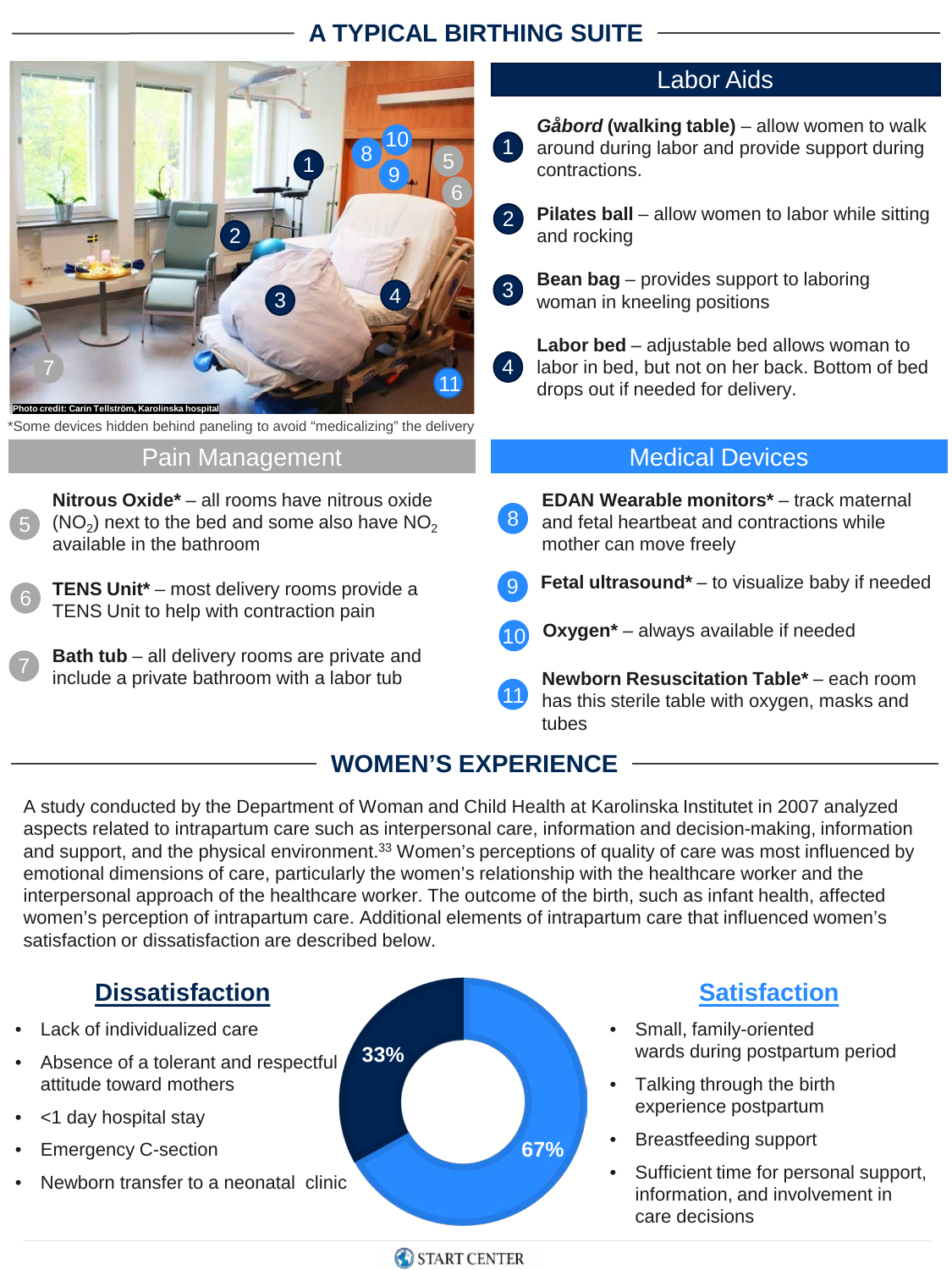## **REFERENCES**

- 1. Morhead J. Different planets. *The Guardian*. https://www.theguardian.com/lifeandstyle/2006/oct/03/healthandwellbeing.health. Published October 2, 2006.
- 2. DataBank | Health Population and Nutrition Statistics. The World Bank. https://databank.worldbank.org/data/source/healthnutrition-and-population-statistics. Published 2019. Accessed May 14, 2019.
- 3. Swedish Institute. Healthcare in Sweden. https://sweden.se/society/health-care-in-sweden/. Accessed May 14, 2019.
- 4. The Swedish Association of Midwives. https://www.barnmorskeforbundet.se/english/. Accessed May 14, 2019.
- 5. What you need to know about giving birth in Sweden. *The Local*. https://www.thelocal.se/20180125/im-pregnant-now-what-thelocals-guide-to-giving-birth-in-sweden. Published January 25, 2018.
- 6. RELAXNEWS A. Midwives, not medicine, rule pregnancy in Sweden, with enduring success. *NY Daily News*. https://www.nydailynews.com/life-style/health/midwives-not-medicine-rule-pregnancy-sweden-article-1.1478407. Published 2013.
- 7. ielinski R, Ackerson K, Low LK. Planned home birth: Benefits, risks, and opportunities. *Int J Womens Health*. 2015;7:361-377. doi:10.2147/IJWH.S55561
- 8. Karolinska University Hospital. https://www.karolinska.se/en/karolinska-university-hospital/. Published 2005. Accessed May 6, 2019.
- 9. För dig som är gravid och ska föda barn i Uppsala. Akdemiska Sjukhuset. https://www.akademiska.se/for-patient-ochbesokare/ditt-besok/for-dig-som-ar-gravid/. Accessed May 10, 2019.
- 10. Janzen K. No Title. The Janzens Blog. http://karajanzen.blogspot.com/2015/06/prenatal-care-giving-birth-in-stockholm.html. Published 2015. Accessed May 4, 2019.
- 11. Kennedy P, Kodate N. Giving birth in Sweden: an introduction to newbie moms The Newbie Guide to Sweden. The Newbie Guide to Sweden. http://www.thenewbieguide.se/ostra-sjukuset-english-birth-discussion/. Published 2015. Accessed May 12, 2019.
- 12. Svensk förening för obstetrik & gynekologi (SFOG). *Summarisk Rapport För Verksamhetsåret 2017*.; 2017. https://www.sfog.se/start/kvalitet/kvinnoklinikernas-aarsrapport/.
- 13. A. Aronsson. *Personal Communication.* May 24, 2019.
- 14. Hanson C. *Documentation for Data on Maternal Mortality*. Stockholm; 2010. https://www.gapminder.org/documentation/documentation/gapdoc010.pdf.
- 15. Child Mortality Estimates. UN Inter-agency Group for Child Mortality Estimation. http://www.childmortality.org. Published 2018. Accessed May 28, 2019.
- 16. OECD. Health at a Glance 2015: OECD Indicators. *OECD Publ*. 2015. doi:health\_glance-2015-en
- 17. IHME. Health-related SDGs | IHME Viz Hub. University of Washington. https://vizhub.healthdata.org/sdg/. Published 2017. Accessed April 30, 2019.
- 18. Mason C. Public-private health care delivery becoming the norm in Sweden. *CMAJ*. 2008. doi:10.1503/cmaj.080877
- 19. Socialstyrelsen. Socialstyrelsen (The National Board of Health and Welfare). https://www.socialstyrelsen.se/english. Published 2019. Accessed December 5, 2019.
- 20. SFOG. Swedish Society of Obstetrics and Gynecology. https://www.sfog.se/start/. Accessed October 5, 2019.
- 21. Svensk förening för obstetrik & gynekologi (SFOG). *SFOG Riktlinje: Induktion Av Förlossning*.; 2016. https://www.sfog.se/media/301124/ind\_rikt\_version\_klart\_20160828.pdf.
- 22. Stephansson O, Petersson K, Björk C, Conner P, Wikström AK. The Swedish Pregnancy Register for quality of care improvement and research. *Acta Obstet Gynecol Scand*. 2018;97(4):466-476. doi:10.1111/aogs.13266
- 23. Hildingsson I. Women's birth expectations, are they fulfilled? Findings from a longitudinal Swedish cohort study. *Women and Birth*. 2015;28(2):e7-e13. doi:10.1016/j.wombi.2015.01.011
- 24. Olovsson AM. *Obstetriskt Ultraljud*.; 2014.
- 25. 1177 Vårdguiden. https://www.1177.se/Vastra-Gotaland/barn--gravid/forlossning/pa-forlossningen-och-bb/paforlossningsavdelningen/. Published 2013. Accessed May 31, 2019.
- 26. Moll J, Rexhepi H, Cajander Å, et al. Patients' experiences of accessing their electronic health records: National patient survey in Sweden. *J Med Internet Res*. 2018. doi:10.2196/jmir.9492
- 27. Swedish Pregnancy Register. https://www.medscinet.com/GR/. Published 2019. Accessed May 14, 2019.
- 28. Hospital KU. Casarean (acute). https://www.karolinska.se/for-patienter/graviditet-och-forlossning/dags-att-foda/kejsarsnitt-akut/. Published 2019. Accessed May 16, 2019.
- 29. Skane R. Att föda barn på SUS (Giving birth at Skanes university hospital). https://vard.skane.se/skanes-universitetssjukhussus/ditt-besok-hos-oss/forlossning/. Published 2018. Accessed May 20, 2019.
- 30. Stockholm B. Första timmarna (First Hours). https://bbstockholm.se/content/första-timmarna. Published 2019. Accessed May 17, 2019.
- 31. Sjukhuset A. När barnet är fött (When the baby is born). https://www.akademiska.se/for-patient-och-besokare/ditt-besok/for-digsom-ar-gravid/nar-barnet-ar-fott/. Accessed May 14, 2019.
- 32. Ellberg L. Postnatal care Outcomes of various care options in Sweden. 2008;(1202).
- 33. Rudman AI. Women's Evaluations of Intrapartum and Postpartum Care. 2007.

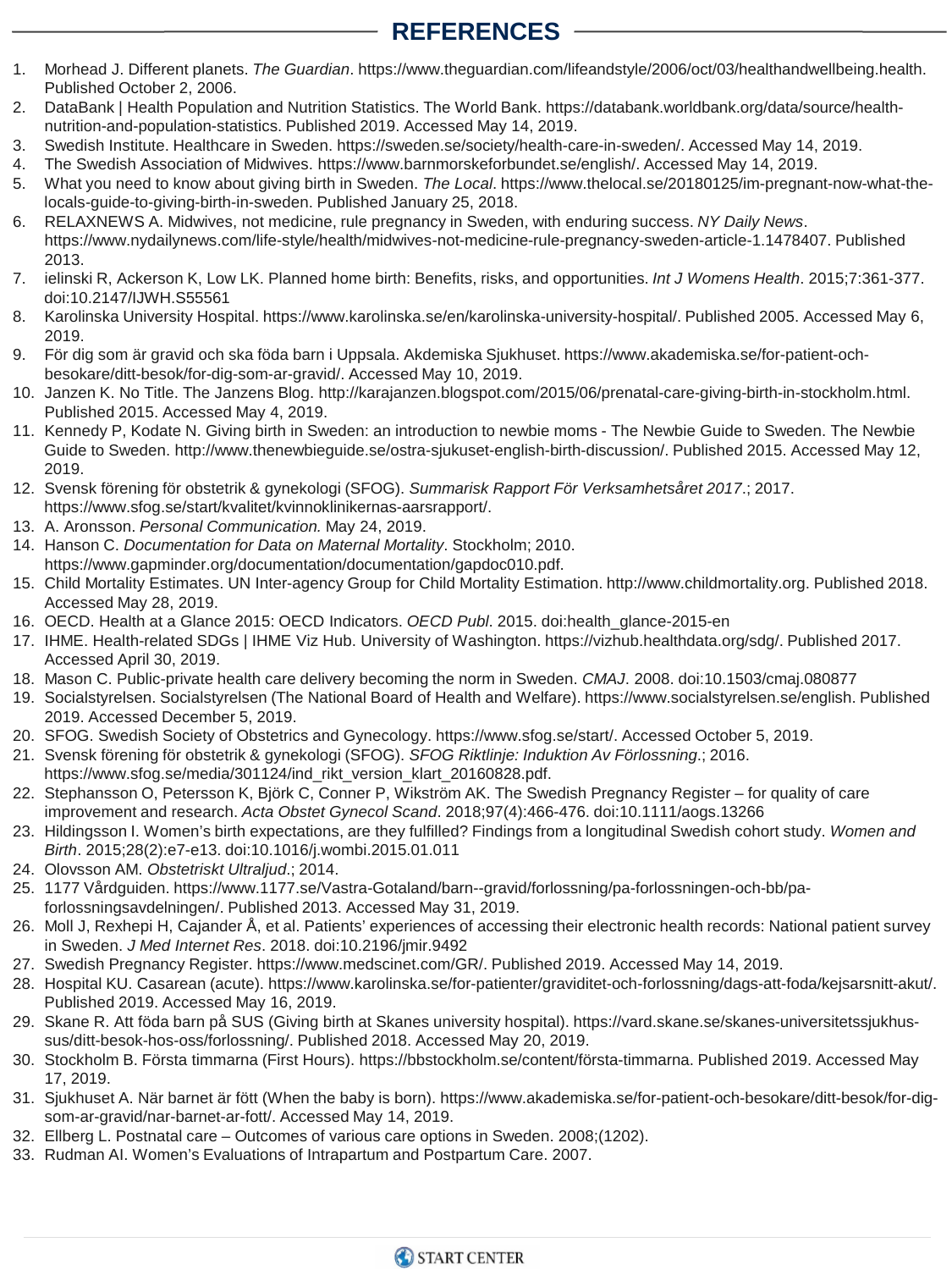#### **Case Report | Sri Lanka**



Sri Lanka has long been hailed as an exemplar in maternal health among low- and middle-income countries.<sup>1,2</sup> In response to high maternal mortality in the 1950s, the government invested heavily in health infrastructure and training programs to improve access to quality health care.<sup>1</sup> As a result, nearly all pregnancies occur in a well-equipped facility,<sup>3</sup> and skilled birth attendants are present at 100% of deliveries.<sup>4</sup> Pregnancy and births are managed by highly trained public health midwives (PHMs)<sup>1,5</sup> and investment in education has led to a high proportion of trained obstetricians who are prepared to manage more complicated cases.<sup>6</sup> The government of Sri Lanka is committed to continually improving the labor and delivery process to ensure that all women have access to safe, high quality birthing facilities.



**MATERNAL MORTALITY RATIO**<sup>7</sup> **29 per 100,000 live births** Rank: 65 of 182 (2013)



**NEONATAL MORTALITY RATE**<sup>8</sup> **5.4 per 1,000 live births** Rank: 60 of 193 (2015)



**30.6%** (2007) **C-SECTION RATE**<sup>9</sup>



**TOTAL FERTILITY RATE**<sup>10</sup> **2.03**  Rank: 89 of 200 (2017)



**SKILLED ATTENDANT AT BIRTH**<sup>4</sup> **100%** (2016)

**PERCENT FACILITY BIRTHS**<sup>3</sup>

**96.8%** (2016)



**PUBLIC-PRIVATE FACILITY BIRTHS**<sup>3</sup> **Public: 91.4% Private: 5.4%** (2016)



# **HEALTH SYSTEM PERFORMANCE**

The Family Health Bureau (FHB), part of the Ministry of Health, Nutrition, and Indigenous Medicine, maintains national guidelines for pregnancy and postpartum care.<sup>11,12</sup> Sri Lankan citizens have access to universal healthcare – which covers all aspects of reproductive health, from preconception wellness exams through postnatal examinations – as outlined in the Sri Lanka Essential Service Package.<sup>11,12</sup> Care during pregnancy is offered at health facilities throughout different levels of the administrative divisions of the country;<sup>11</sup> more than 90% of women obtain healthcare during pregnancy from the public system.<sup>13,14</sup> The FHB frequently distributes circulars with communications to update policy related to maternal and neonatal care (e.g., policy on prenatal services, admission to labor wards, and prevention of/care for influenza in pregnant women).<sup>15–17</sup> The FHB also routinely publishes statistics on maternal and neonatal outcomes, which are available to the public on their website and in routine reports.<sup>14,18</sup> In particular, the Maternal and Child Morbidity and Mortality Surveillance Unit, within the FHB, tracks maternal mortality through a national maternal death surveillance and reporting system.<sup>12,19</sup> It is national policy that maternal deaths, as well as near misses, are reported within 24 hours. Each case is analyzed and reviewed within two weeks.<sup>19</sup> These data are used to inform discussions at regular forums aimed at taking action to improve maternal outcomes.20,21

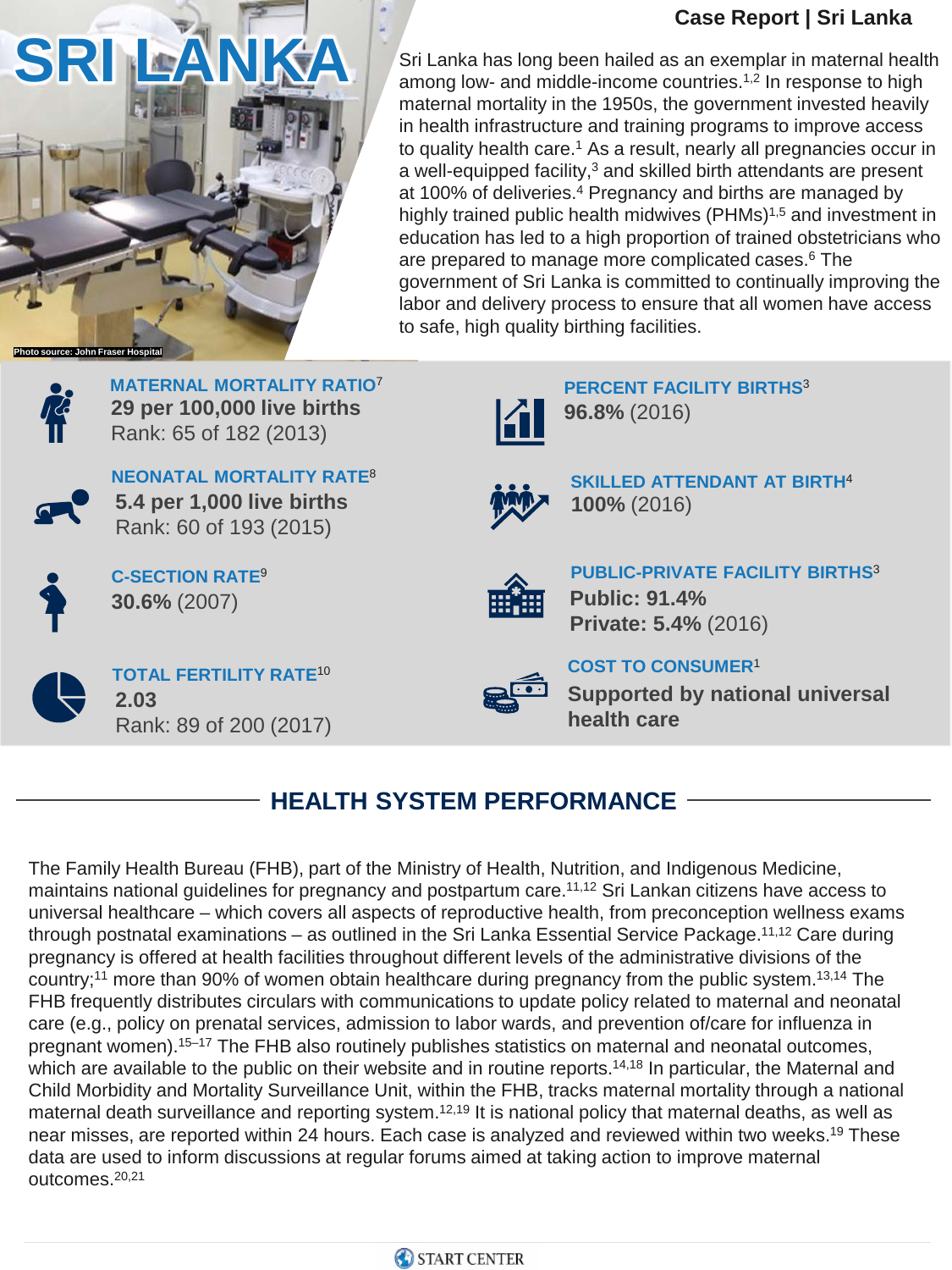## **THE BIRTH EXPERIENCE**



**Prenatal Care:** Nearly all expectant mothers in Sri Lanka attend antenatal care and over half have their initial visit in the first eight weeks of pregnancy.3 Over 90% of those attending ANC clinics had blood pressure measured, urine samples tested for glucose, blood samples tested for hemoglobin and HIV, received a tetanus vaccine, and were given nutritional supplements and deworming medications.<sup>3</sup> Midwives, who undergo an 18-month training program, are heavily relied upon to register pregnancies, conduct home visits, and assist in managing antenatal clinics.1,5 Current guidelines call for a nine-visit approach for antenatal care, with ultrasonography performed at 11-13 weeks.<sup>22</sup> Screening is performed to identify high risk pregnancies and these women are referred for closer surveillance in specialist centers.<sup>16,22</sup> As of 2013, the Sri Lanka Medical Association recommended that evidencebased education be provided to mothers and partners to help them to understand antenatal and delivery management plans, spot early warning signs of complications, and allow them to contribute to shared decision-making.22

**Communication Systems and Medical Records:** There is no formal referral system in Sri Lanka, so women in labor may choose to seek care at any health center.<sup>23</sup> Admission is not denied to anyone, which can lead to overcrowding in specialty hospitals.<sup>24</sup> If a woman needs to be referred, all provincial hospitals and major district hospitals have ambulances to facilitate transfer.1 The Electronic Reproductive Health Management Information System facilitates reporting to the Ministry of Health but, at the level of care, paper records continue to be common.<sup>12</sup> The Sri Lankan government has made digitization of health services a priority and envisions both public and private facilities contributing to a centralized National Health Information System.25 Both public and private health facilities have begun transitioning to electronic health records over the past ten years.26 Barriers in adoption of electronic medical records systems include high setup cost, reticence by physicians to change habits, a dearth of human resources for data entry, lack of sufficient technical hardware, and inconsistent internet connectivity.26,27

**Emergency Management:** Sri Lanka has 77 public Comprehensive Emergency Obstetric and Newborn Care (CEmONC) hospitals in which it is possible to perform both Cesarean sections (Csections) and blood transfusions.<sup>28</sup> This equates to 1.65 CEmONC facilities per 500,000 population and 86% of the population lives within 30km (approximately 45 minutes) from a CEmONC facility. There are an additional 517 hospitals with Basic Emergency Obstetric and Newborn Care (BEmONC) services. Despite these provisions, approximately 25% of women with complicated deliveries are not able to deliver in CEmONC facilities.<sup>6,29</sup> A report of CEmONC facilities in the Western Province found that all hospitals had a neonatal bag valve mask, and all but two had neonatal suction available in the delivery room for immediate newborn resuscitation.6 Only four of nine CEmONC facilities in this province had neonatal resuscitation trolleys, but all had oxygen, incubators, and phototherapy kits.<sup>6</sup>

**Immediate Postnatal Care:** The health of the mother and newborn remain the central focus postdelivery, with standardized practices for care detailed in guidelines from the Ministry of Health.11 Healthcare workers closely monitor the mother and newborn for at least 24 hours. Initially, the woman remains in the delivery room, during which time bleeding, uterine contractions, fundal height, blood pressure, and pulse are monitored every 15 minutes.13 During this period, nurses encourage skin-toskin contact between mother and baby and support breastfeeding.<sup>11,13</sup> After two hours, the woman and her baby are transferred to a postnatal ward where nurses check on them at least every four hours over the next 24 hours.<sup>13</sup> During this time, nurses give mothers vitamin A supplements and continued breastfeeding support. In many facilities, screening for congenital conditions is also performed during the first 24 hours.11,13 If complications occur, the mother and/or baby may be transferred to higher-level (e.g., provincial) facilities. Prior to discharge, a doctor provides a complete examination of the mother and refers all mothers for home-based postnatal care, which occurs throughout the six-week postnatal period.<sup>13</sup> Throughout the postpartum stay, the mother and baby remain together.<sup>13</sup> Despite national guidelines explicitly allowing for labor companions, other members of the family (e.g., male partners) are not necessarily present due to hospital policies.<sup>30</sup> Median lengths of hospital stay post-delivery are not routinely reported in Sri Lanka.<sup>11,13,18</sup>

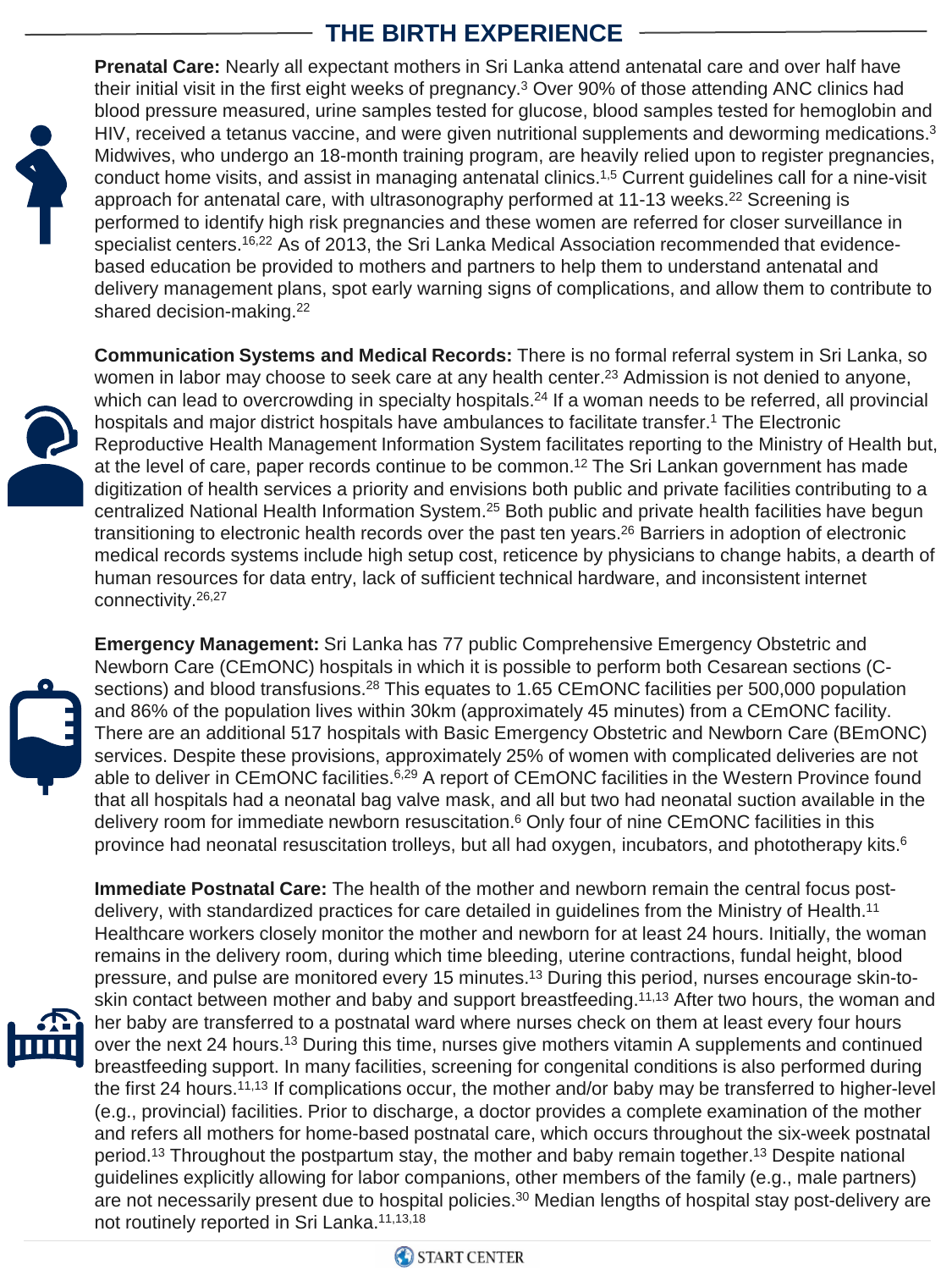## **A TYPICAL BIRTHING SUITE**

Birthing suites in Sri Lanka are equipped with modern labor aids and medical devices. When possible, hospitals offer large rooms to foster a family-friendly environment.



#### Labor Aids

9 have private rooms for labor and delivery. In most **Private Room** – in most private hospitals, women public hospitals, private rooms are not available.

**Labor Bed** – adjustable bed designed for labor, 10 delivery, and rest. Labor beds are available in both private and public hospitals. Each women is provided a separate delivery bed.

#### Medical Devices

- **Infant Warmer**  table equipped with oxygen, suction, and warming lights for infant.
- **Contraction and Electronic Fetal Heart Monitor (EFM)**– monitors mother's contractions and fetal heart rate during delivery.
- status and placental separation during labor and delivery. 3
- **A Refrigerator** stores human milk and other perishable medical supplies.
- 5 **Blood Pressure Cuff**– mothers are monitored for signs of high blood pressure during labor.
- 6 **Partogram** – while not shown, all labor rooms use partograms to track progression of labor and fetal wellbeing during delivery

## **WOMEN'S EXPERIENCE**

In Sri Lanka, women interface with both public and private hospitals when receiving labor and delivery care. Many women perceive technical aspects of care such as history, examination, investigations and management as better in the public sector than the private sector. However, women reported that the private sector is better in areas related to patient education and interpersonal satisfaction.<sup>31</sup> Women reported that waiting time, cleanliness, time spent with the doctor, and advice given were key factors for satisfactory care.<sup>32</sup> A 2014 study by Govindaraj, et al. found that women desired respect for privacy. In many private hospitals, patient privacy is facilitated through the availability of private birthing suites for labor and delivery.<sup>32</sup> In addition, husbands are now encouraged to be present in the labor room to provide their partner with emotional support during birth. This change has enhanced women's experience during labor and delivery.<sup>33</sup> A 2006 study in the Puttalam district of North Western province evaluated women's satisfaction with several aspects of the perinatal care in state sector hospitals.<sup>34</sup> Overall, women reported satisfaction with the interpersonal and technical aspects of care. The graphics below highlight the percentage of women who indicated they were satisfied with select aspects of care.

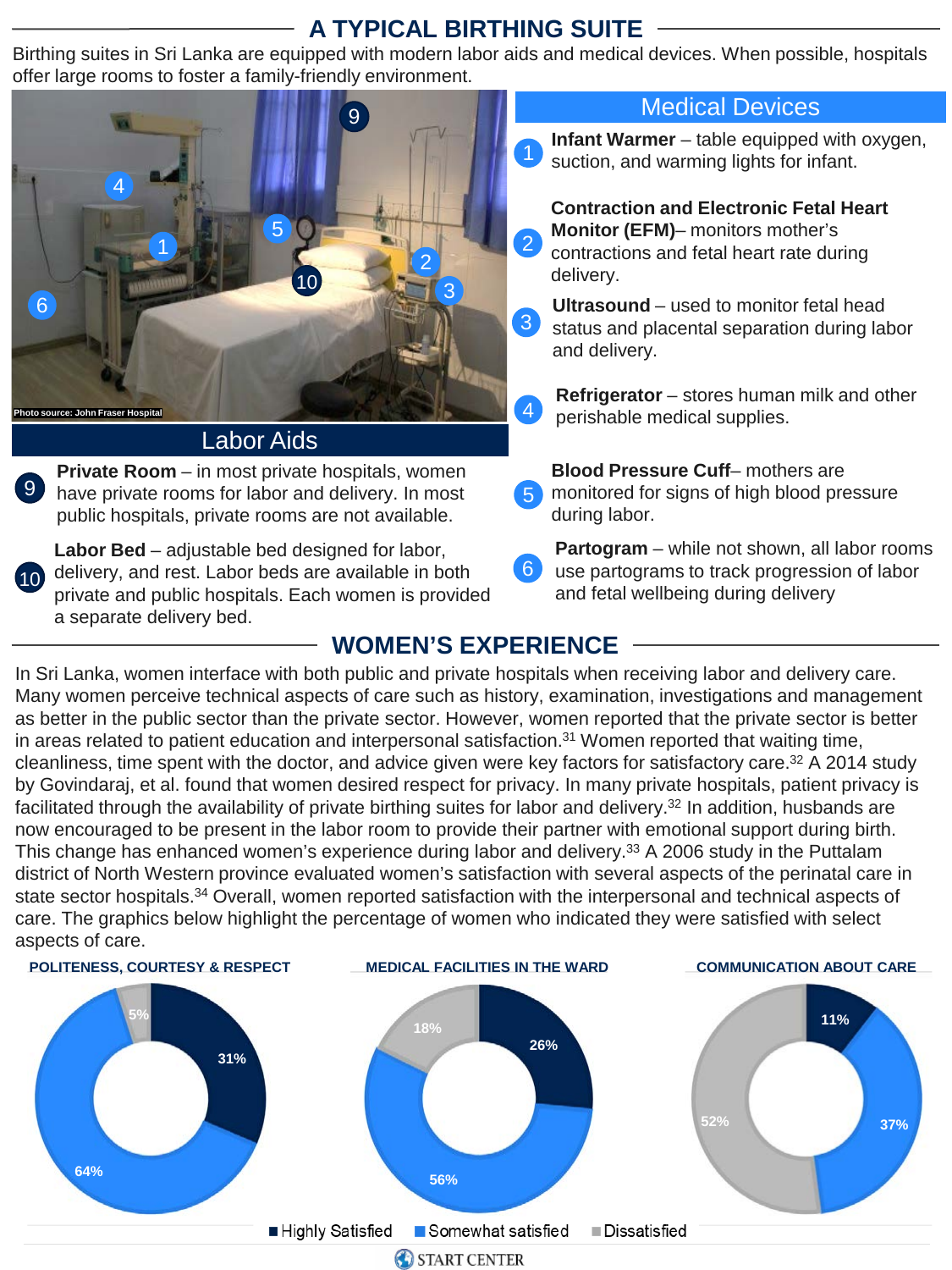## **REFERENCES**

- 1. Saving Mothers' Lives in Sri Lanka.; 2005. https://www.cgdev.org/page/case-6-saving-mothers-lives-sri-lanka.
- 2. De Silva A, Lissner C, Padmanathan I, et al. *Investing in Maternal Health in Malaysia and Sri Lanka*. The World Bank; 2002. doi:10.1596/0-8213- 5362-4
- 3. Department of Census and Statistics (DCS) and Ministry of Health Nutrition and Indigenous Medicine. *Sri Lanka Demographic and Health Survey 2016*.; 2017.
- 4. IHME. Health-related SDGs | IHME Viz Hub. University of Washington. https://vizhub.healthdata.org/sdg/. Published 2017. Accessed April 30, 2019.
- 5. Daniel S. Why Sri Lanka beats India in maternal mortality ratios. Al Jazeera. https://www.aljazeera.com/indepth/features/2016/03/sri-lanka-beatsindia-maternal-mortality-ratios-160308105127735.html. Published 2016. Accessed May 14, 2019.
- *6. NATIONAL EMERGENCY OBSTETRIC AND NEONATAL CARE NEEDS ASSESSMENT PROVINCIAL REPORT*.; 2012.
- 7. Hanson C. *Documentation for Data on Maternal Mortality*. Stockholm; 2010. https://www.gapminder.org/documentation/documentation/gapdoc010.pdf.
- 8. Child Mortality Estimates. UN Inter-agency Group for Child Mortality Estimation. http://www.childmortality.org. Published 2018. Accessed May 28, 2019.
- 9. Goonewardene M, Kumara D, Arachchi DJ, Vithanage R, Wijeweera R. The rising trend in caesarean section rates: should we and can we reduce it? *Sri Lanka J Obstet Gynaecol*. 2012. doi:10.4038/sljog.v34i1.4816
- 10. DataBank | Health Population and Nutrition Statistics. The World Bank. https://databank.worldbank.org/data/source/health-nutrition-andpopulation-statistics. Published 2019. Accessed May 14, 2019.
- 11. Ministry of Health Nutrition and Indigenous Medicine Sri Lanka. *Sri Lanka Essential Health Services Package 2019*.; 2019. http://www.health.gov.lk/moh\_final/english/public/elfinder/files/publications/2019/SLESP-2019.pdf. Accessed May 16, 2019.
- 12. Ministry of Health Nutrition & Indigenous Medicine. Family Health Bureau. http://fhb.health.gov.lk/index.php/en/#. Accessed May 28, 2019.
- 13. Jayaratne K, Hemachandra N. Facility Based Postnatal Care in Sri Lanka: Achievements and Challenges. In: *Global Maternal Newborn Health Conference 2015*. Mexico City; 2015. https://www.globalmnh2015.org/portfolio/facility-based-postnatal-care-in-sri-lanka-achievements-andchallenges/. Accessed May 16, 2019.
- 14. Sri Lankan Ministry of Health: Nutrition & Indigenous Medicine. *Performance and Progress Report: 2017-2018*. http://www.health.gov.lk/moh\_final/english/public/elfinder/files/publications/Health Performance and Progress Report English 2017.pdf.
- 15. Ministry of Health Nutrition & Indigenous Medicine. *Prevention of Maternal Morbidity and Mortality Due to Seasonal Influenza*.; 2019. https://drive.google.com/file/d/1yXgGnfH3ixU6odJVmK3f-Coz0fNIY1X-/view. Accessed May 16, 2019.
- 16. Maheepala PG. *Antenatal Care*. Colombo; 2014. http://web.medicine.kln.ac.lk/depts/publichealth/Fixed\_Learning/clearkship/5.ANC/antenatal\_care\_circular\_english.compressed.pdf.
- 17. Ministry of Health Nutrition & Indigenous Medicine. *Guideline to Admission of a Pregnant Mother to Obsteric Ward-English.Pdf - Google Drive*.; 2017. https://drive.google.com/file/d/1DeEM\_7Sdek6IAr3HHtLF0nJWVcrRyJvj/view. Accessed May 16, 2019.
- 18. Ministry of Health Nutrition & Indigenous Medicine: Family Health Bureau. Statistics. http://fhb.health.gov.lk/index.php/en/statistics. Accessed May 16, 2019.
- 19. Ministry of Health: Family Health Bureau. Maternal Death Surveillance and Response System of Sri Lanka. http://fhb.health.gov.lk/images/FHB resources/Maternal & Child Morbidity, Mortality Surveillance/Publications/MDSR Poster 2018.pdf. Published 2016. Accessed May 16, 2019.
- 20. Jayaratne K. *Maternal Death Surveillance and Response (MDSR)-Outcomes of 2014*. http://fhb.health.gov.lk/. Accessed May 16, 2019.
- 21. Ministry of Health: Family Health Bureau. *Analysis of Maternal Mortality Data for Action: Findings of Maternal Death Review 2011-2012*. http://fhb.health.gov.lk/images/FHB resources/Maternal & Child Morbidity, Mortality Surveillance/Publications/analysis\_of\_maternal\_mortality\_data\_for\_action.pdf. Accessed May 16, 2019.
- 22. Goonewardene M, Dias T. Antenatal care: paradigm changes over the years. *Ceylon Med J*. 2013. doi:10.4038/cmj.v58i2.5678
- 23. Ramanayake R, Lanka AHW De Silva MBBS S, Venereology D, et al. Referral Communications in Sri Lanka; Views of General Practitioners. *Sci Res J*. 2014;II(VI):18. www.scirj.orgwww.scirj.org. Accessed May 26, 2019.
- 24. Delpachithra C, Jayasinghe S. Overcrowding and "floor" patients in state hospitals: institutions can make a difference. Ceylon Med J. 2001:58. https://pdfs.semanticscholar.org/1099/eb20eade3bf0d25f0a64ef0816b637aa2575.pdf. Accessed May 26, 2019.
- 25. Ministry of Health SriLanka. *The National Policy on Health Information*.; 2016. http://www.health.gov.lk/enWeb/Pub\_Opi/National Health Information Policy\_English\_v\_14\_04\_2016.pdf.
- 26. Amarasiri HADB, Dorabawila SSKBM. Does Electronic Medical Records make cost benefits to non-profit seeking health care institutes? *Int J Sci Res Publ*. 2018;8(5):159-166. doi:10.29322/ijsrp.8.5.2018.p7726
- 27. Upgraded Record Keeping Helps Save Lives in Sri Lanka. The World Bank. http://www.worldbank.org/en/news/feature/2014/04/17/upgradedrecord-keeping-helps-save-lives. Published 2014. Accessed May 14, 2019.
- 28. World Health Organization, Sri Lankan Ministry of Health N& IM. *Ending Preventable Maternal Deaths*.; 2016. http://www.searo.who.int/srilanka/areas/maternal\_reproductive\_health/ending-preventable-maternal-deaths-policy-brief.pdf. Accessed May 28, 2019.
- 29. Paxton A, Maine D, Freedman L, Fry D, Lobis S. The evidence for emergency obstetric care. *Int J Gynecol Obstet*. 2005;88(2):181-193. doi:10.1016/j.ijgo.2004.11.026
- 30. Senanayake H, Wijesinghe RD, Nayar KR. Is the policy of allowing a female labor companion feasible in developing countries? Results from a cross sectional study among Sri Lankan practitioners. *BMC Pregnancy Childbirth*. 2017;17(1):392. doi:10.1186/s12884-017-1578-z
- 31. Rannan-Eliya RP, Wijemanne N, Liyanage IK, et al. The quality of outpatient primary care in public and private sectors in Sri Lanka How well do patient perceptions match reality and what are the implications? *Health Policy Plan*. 2015;30:i59-i74. doi:10.1093/heapol/czu115
- 32. Govindaraj R, Navaratne K, Cavagnero E, Seshadri SR. *Healthcare In Sri Lanka: What Can the Private Health Sector Offer?*; 2014.
- 33. Women's Feature Service. *Husbands to Be Present in The Labour Room in Sri Lanka*.; 2010. www.wfsnews.org.

.

34. Senarath U, Fernando DN, Rodrigo I. Factors determining client satisfaction with hospital-based perinatal care in Sri Lanka. *Trop Med Int Heal*. 2006;11(9):1442-1451. doi:10.1111/j.1365-3156.2006.01698.x

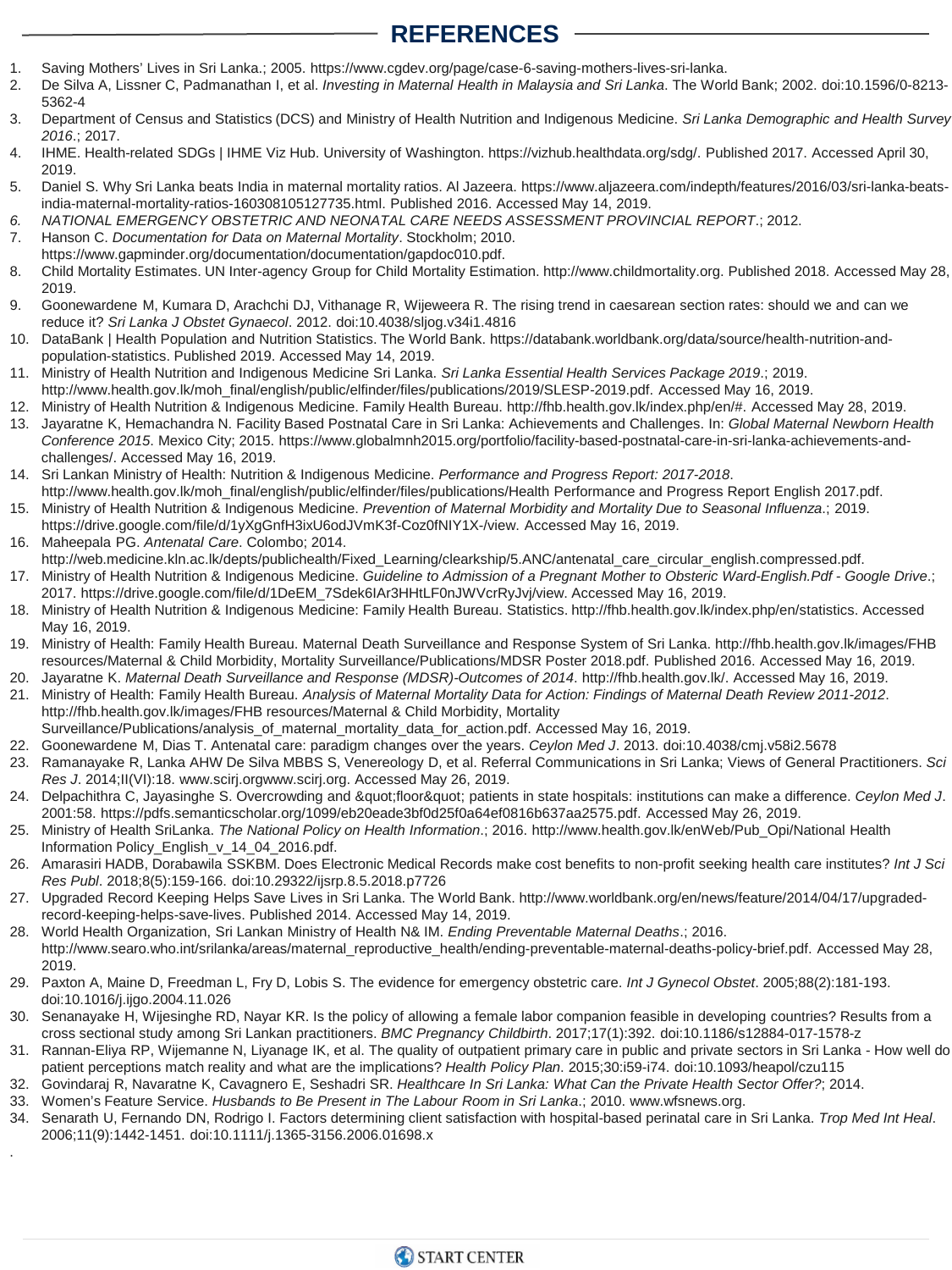

#### **Case Report | Democratic Republic of the Congo**

Facility births have been encouraged in the Democratic Republic of the Congo (DRC) since the colonial period.<sup>1</sup> As a result, close to 80% of births occur in a facility.2 Despite these high levels of facility-based births, the DRC continually is ranked as one of the worst places in the world to give birth.<sup>3</sup> High maternal and neonatal mortality ratios have persisted for decades.4 Facilities, especially in rural areas away from large cities, lack trained personnel, essential medicines, electricity, and running water to provide safe facility births and emergency obstetric care.1,5 In addition, conflict and complex humanitarian emergencies such as Ebola place substantial demands on health resources, diverting them from maternal and child health care.<sup>1</sup> As a result, facility births are not a guarantee of a safe delivery attended by a skilled health worker.



**MATERNAL MORTALITY RATIO**<sup>6</sup> **730 per 100,000 live births** Rank: 176 of 182 (2013)



**NEONATAL MORTALITY RATE**<sup>7</sup> **30.1 per 1,000 live births** Rank: 173 of 193 (2015)



**5.5%** (2010) **C-SECTION RATE**<sup>8</sup>



**TOTAL FERTILITY RATE**<sup>9</sup> **6.0**  Rank: 198 of 200 (2017)



**15.4% Private** (2013) **COST TO CONSUMER**<sup>10</sup>

**PUBLIC-PRIVATE FACILITY BIRTHS**<sup>2</sup>

**SKILLED ATTENDANT AT BIRTH**<sup>4</sup>

**PERCENT FACILITY BIRTHS**<sup>2</sup>

**79.9%** (2013)

**84.0%** (2016)

**64.5% Public**

**Costly and variable; USD \$45-350**

# **HEALTH SYSTEM PERFORMANCE**

The National Reproductive Health Program develops national policy and guidelines on maternal and child health in the DRC.<sup>1</sup> Policy is revised every five years based on WHO recommendations<sup>11</sup> and informed by the findings from the most recent Demographic Health Survey (DHS). 1 However, policy implementation is irregular and often ineffective due to governance and resource limitations.<sup>1,12</sup> Care during pregnancy and delivery is provided by numerous entities including the Ministry of Health (MoH), private organizations, nongovernmental organizations (NGOs), and faith-based organizations (FBOs). Quality of care varies widely by implementor and location.1,12 Frequently, NGOs and FBOs offer services that are less costly (often due to subsidies) and superior in quality compared to services offered through the MoH. Private facilities also tend to offer better care, but are more expensive for the patient than MoH services.<sup>1</sup> Payment is expected for facility births, and in many poorly funded facilities, women must purchase their own delivery materials such as gloves, soap, razor blades, and essential medicines.<sup>1,10,12,13</sup> There is no routine data collection through a health information system, so statistics on maternal and neonatal outcomes are not readily accessible in the DRC; data for decision making come from community based surveys, which happen infrequently.<sup>14</sup> However, according to a key informant, there is routine assessment of maternal and neonatal data in each health zone, with special investigation of maternal deaths by the provincial health team.<sup>1</sup> Implementing partners work with the government to use existing data to plan and monitor interventions.

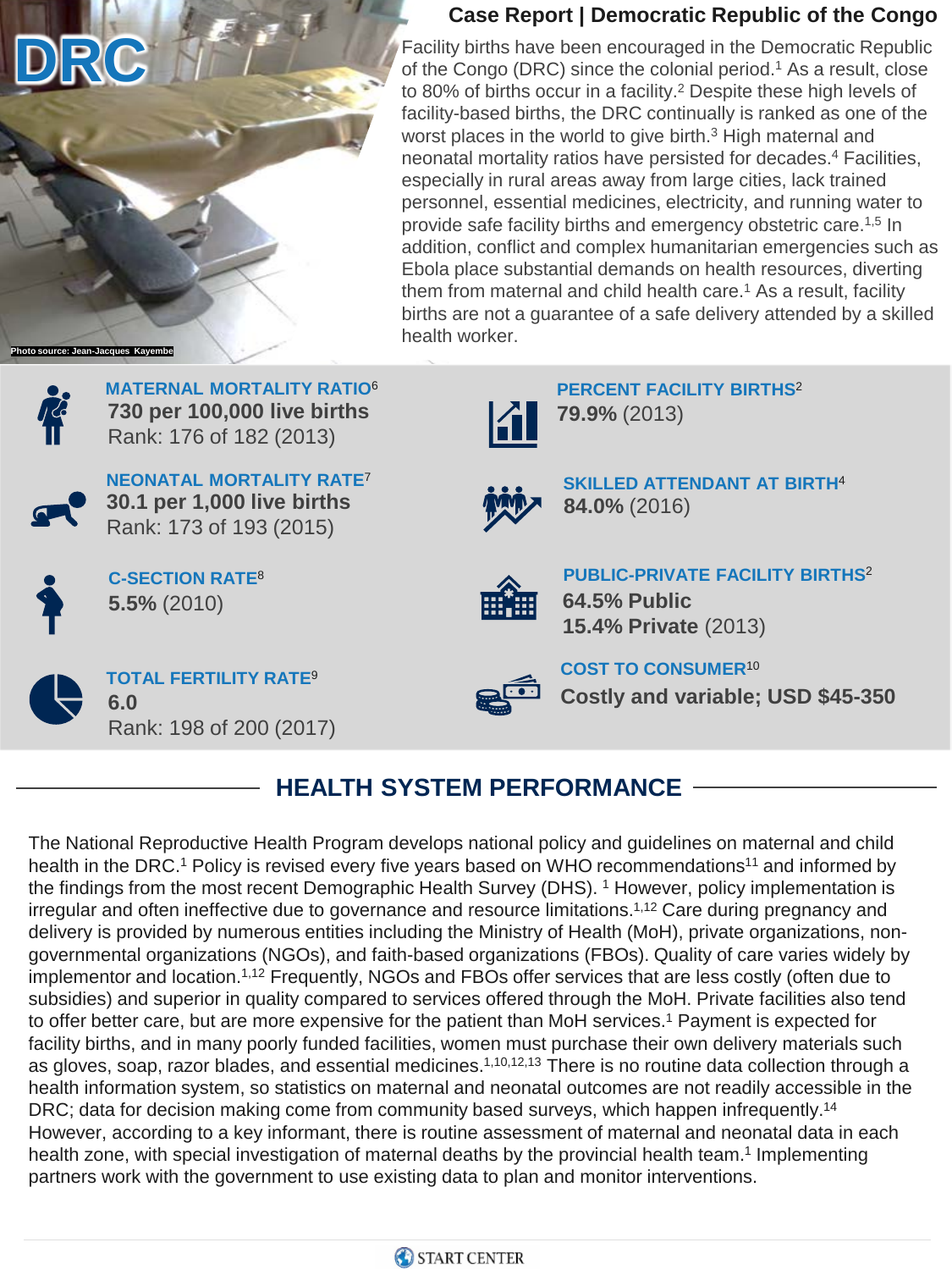# **THE BIRTH EXPERIENCE**



**Prenatal Care:** Almost 95% of Congolese expectant mothers seek antenatal care, but less than 20% meet the WHO recommendation of 4+ visits beginning in the first trimester.15 Due to poor regulation and a lack of guidelines, the costs and availability of services vary between antenatal clinics.<sup>10</sup> The government does not fully finance the health system in DRC. As a result, women are expected to pay for antenatal, delivery, and neonatal services, which prevents many from receiving adequate care.<sup>10</sup> Antenatal care is provided by physicians, qualified nurses, and midwives.<sup>16</sup> One study estimated that only 22% of mothers attending antenatal care received all recommended routine components: blood pressure, urine and blood samples, tetanus vaccination, iron supplementation, and education about potential complications.<sup>15</sup> A second study, focused on rural clinics, found great variability in antenatal care practices, facilities, and resources.<sup>17</sup>



**Communication Systems and Medical Records:** When a woman goes into labor in the DRC, there are no formal systems to coordinate where she should deliver. The location of delivery is often determined by distance or price. In the case of a complicated birth, the MoH has established a referral system that requires a transfer note from the health center.<sup>1</sup> Transportation for referral varies depending on location and funding.<sup>1,18</sup> Some hospitals offer ambulance services, but few patients can afford them. In Lubumbashi, a lack of ambulances results in referred women having to be transferred via taxi or public transportation, typically not accompanied by a medical professional.19 Patient medical records are kept mainly on paper and are often stored in lockers or multiple registries scattered throughout a hospital.<sup>20,21</sup> Barriers to adoption of Electronic Health Records (EHR) include inconsistent electricity (or daily brownouts), limited internet connectivity, a dearth of capable hardware, and insufficient technical skills in the workforce.<sup>22</sup> With the assistance of NGOs, a few hospitals and health centers have transitioned to proprietary EHR systems, but this remains the exception.<sup>20,21</sup>



**Emergency Management:** The capacity for emergency care for mothers and newborns is present in DRC, though extremely variable in accessibility and quality.<sup>23</sup> Studies in rural East and Central DRC have found a lower proportion of births attended by skilled professionals and fewer facilities providing emergency care.17,24 Some women in rural areas live more than two days' walk from facilities capable of providing Basic Emergency Obstetric and Neonatal Care (BEmONC).<sup>24</sup> During a 3-month observation period in Central DRC only one General Hospital (GH) of 12 provided all nine Comprehensive Emergency Obstetric and Neonatal Care (CEmONC) functions.17 Antibiotics, anticonvulsants, and oxytocin were available in 69% of all facilities, and only 50% had electricity and 25% had drinking water.17 During observation, few Health Centers (HCs) performed newborn resuscitation and less than half of both HCs and GHs performed placenta removal, removal of retained placental products, or assisted delivery.<sup>17</sup> In urban Lumumbashi, a 2010 study found that only 7% of women who had a birth complication were treated at a CEmONC facility.<sup>5</sup> Additionally, over 30% of facilities providing delivery services lacked sterile platforms and over 20% lacked transfer forceps.5 Often, since families were expected to provide supplies such as surgical kits, blood, and IV fluids, the functional availability and quality of a service at a facility is thrown into doubt.5



**Immediate Postnatal Care:** Post-delivery care is minimal and can vary widely in the DRC, as guidelines for postnatal care are not easily accessible, understood, or followed. Skin-to-skin is not widely practiced immediately post-birth; a study in eight health zones reported only 10% of births had skin-to-skin.<sup>25</sup> Following C-section, infants are often separated from mothers and sent to a neonatal intensive care unit.12 Support for breastfeeding remains minimal, with just over half of mothers initiating early breastfeeding.2526 Lack of skilled providers and minimal supplies for medical interventions in the postpartum period also hinder the services that can be offered.19,27–29 Postpartum care is provided in communal wards consisting only of beds.<sup>30</sup> Anecdotally, women tend to stay at the hospital for approximately three days following a vaginal delivery and ten days following a cesarean section. Typically, they are not permitted to leave until they can pay the hospital fees.<sup>12</sup>

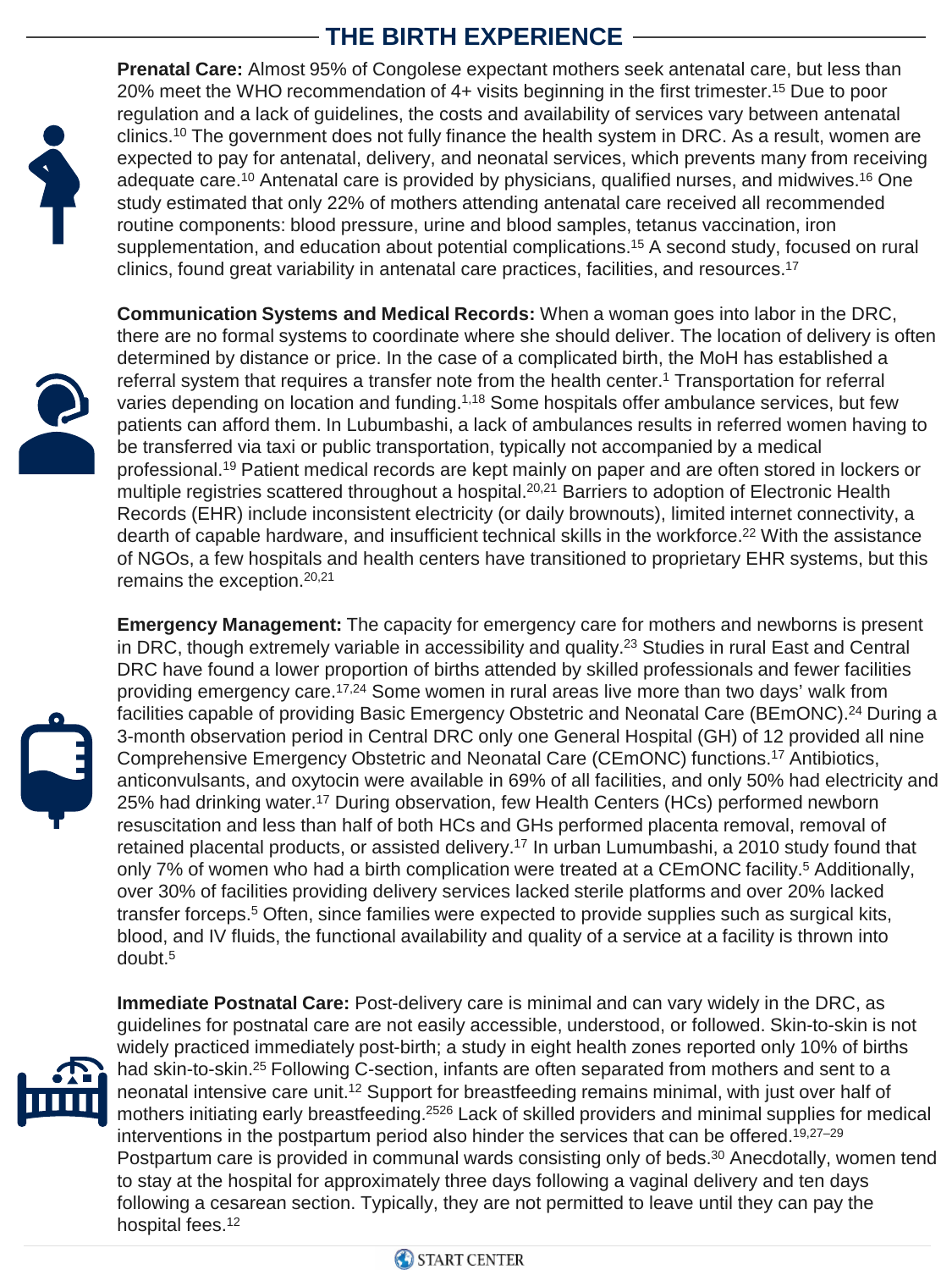# **A TYPICAL BIRTHING SUITE**

Birthing suites in the DRC vary based on geographical location, funding, and partnerships with international governmental and non-governmental organizations. Birthing Suite A is an example of a delivery room in a highly resourced urban area, while Birthing Suite B is a typical delivery room in a low-resource rural area.



## Labor Aids

**Delivery bed with stirrups** – In well resource, high-fee facilities, an adjustable bed with clean linens is available in each room. In low-resource facilities, women enter the delivery room when it is time to push; beds are not also used for labor.

#### Medical Devices

**Baby Scale** – used to weigh baby after birth.

1

**Paper covering** – without ability to launder, many facilities use paper to cover the delivery bed, or ask women to bring their own linens. 3

- **Exam light** used to optimize anatomical view during labor and delivery. 4
- **Infant warmer** table equipped with oxygen, **B Resuscitation kit** instruments to revive mother and/or haby (not shown but in roor suction, and warming lights.

6

**Bucket** – plastic buckets are used to catch the placenta in low-resource delivery rooms and may also be used to provide water for handwashing.

**Contraction and Fetal Heart Monitor & Ultrasound** – to monitor mother and baby during delivery.

mother and/or baby (not shown but in room).  $^{\prime}$  8

**WOMEN'S EXPERIENCE**

Women's experience in both urban and rural hospitals depend on staff prioritization of care tasks, staff attitudes, time constraints, and resources available in the facility. Rural facilities are typically understaffed, lack cleanliness, do not have running water, and have difficulty arranging transportation for referrals.31 In a 2011 study, some families had to resort to violence for women to be admitted during labor. Time constraints resulted in delayed care. Major contributors to maternal mortality included lack of available blood for transfusion and the unavailability of the operating theater for emergency cesareans (C-sections).<sup>32</sup> Women who give birth in urban hospitals experience similar barriers to quality of care. In many instances, women report unsatisfactory experiences due to unexpected C-sections.<sup>33</sup> Women's experience during birth and the overall quality of care in DRC is frequently insufficient due to many health system barriers.

#### **ASPECTS OF HEALTH FACILITY THAT INFLUENCE WOMEN'S EXPERIENCE**

- Lack of facility resources: (medicines, blood, equipment, qualified staff)
- Inappropriate attitude of staff
- Poor organization of care
- Water and facility cleanliness
- Violence towards patients Cost of care